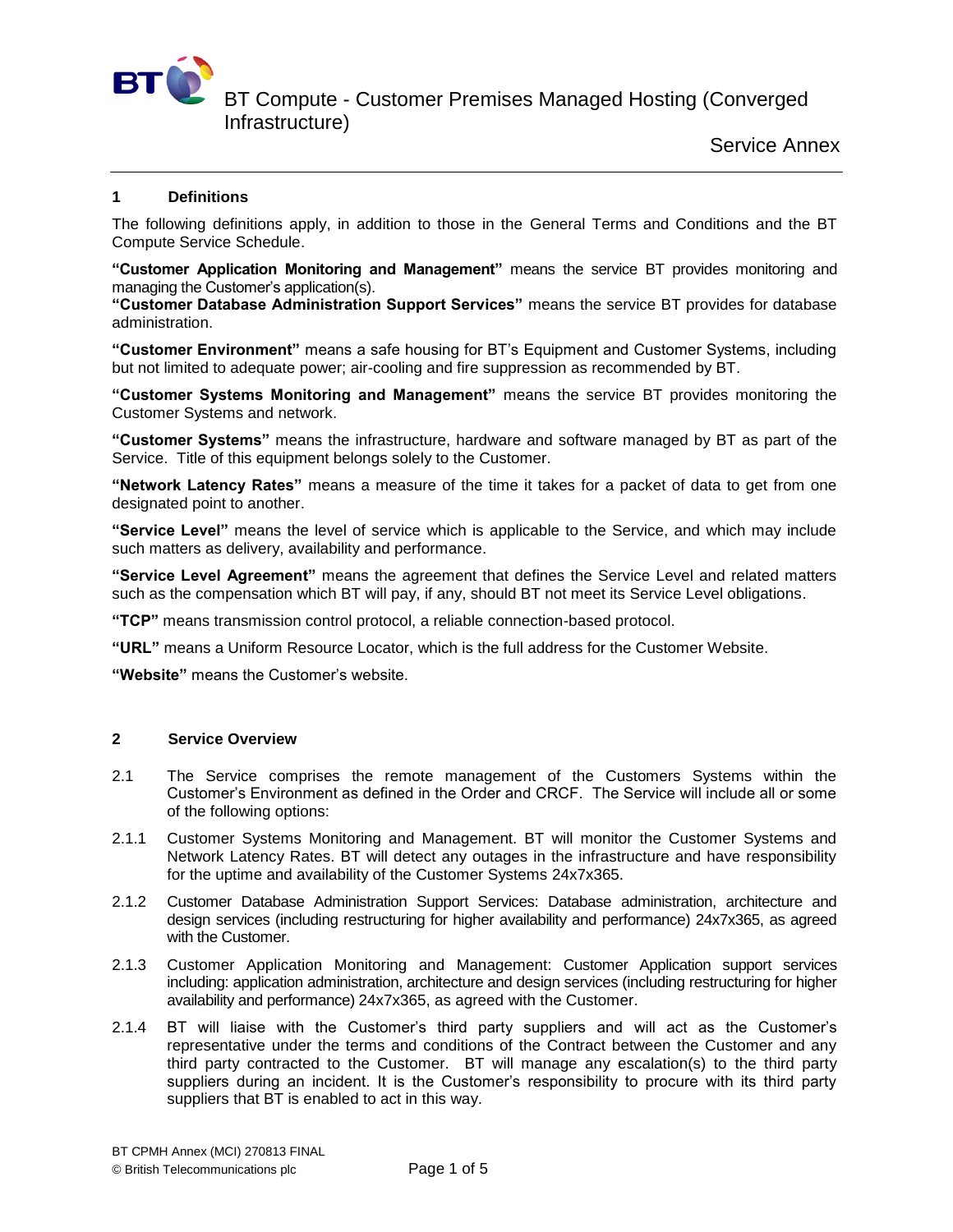

BT Compute - Customer Premises Managed Hosting (Converged Infrastructure)

# **3. Deployment of BT Equipment**

3.1 BT Equipment shall be deployed within the Site in order to monitor and manage the Customer Systems, applications and databases as described within the Order.

# **4 Service Management**

4.1 BT will provide a Service Desk which will receive and record Service fault reports from the Customer 24x7x365.

### **4.2 Fault Repair Service**

- 4.2.1 If a fault is reported by the Customer (either to the Service Desk) or is detected by BT, BT will perform tests to determine the cause of the fault, and will notify the System Administrator by telephone or e-mail. Where BT determines the fault is with the Customer Systems or Customer Environment, BT will act as the Customer's representative to initiate a repair with the Customer's Third Party suppliers. These faults will be repaired subject to the Customer's support contract with the Third Party suppliers.
- 4.2.2 Subject to Section 4.2.1 above, BT will aim to correct faults within one (1) hour after notification by the Customer to BT or by BT to the Customer of a fault.
- 4.2.3 The Service Desk will update the Customer at regular intervals on fault progression until the fault is resolved.

### **4.3 Scheduled Service Time**

- 4.3.1 The Service is scheduled to be available as per the Service Level Agreement.
- 4.3.2 The Customer acknowledges and accepts that from time to time it will be necessary for BT to schedule maintenance which may cause a disruption to the Service ("Planned Downtime"). Such downtime will be agreed in advance with the Customer and BT will endeavour to ensure that Planned Downtime falls between 3 a.m. to 6 a.m. Tuesday to Thursday.
- 4.3.3 BT acknowledges and accepts that from time to time it will be necessary for the Customer to schedule maintenance (including but not limited to network maintenance, replacing faulty components, or testing of the uninterruptible power supply) which may cause a disruption to the Service ("Customer Planned Downtime"). Such downtime will be agreed in advance with BT.
- 4.3.4 For the avoidance of doubt, Planned Downtime, Customer Planned Downtime and Emergency Procedures shall not be subject to the provisions contained in the Service Level Agreement.

### **5. The Customer's Responsibilities**

The Customer will provide BT with the contact details and any other information which BT reasonably requires to provide this Service.

### **6. Insurance**

- 6.1 The Customer shall effect and maintain insurance throughout the duration of this Service in respect of:
	- (a) the BT Equipment in an amount equivalent to its full replacement value; and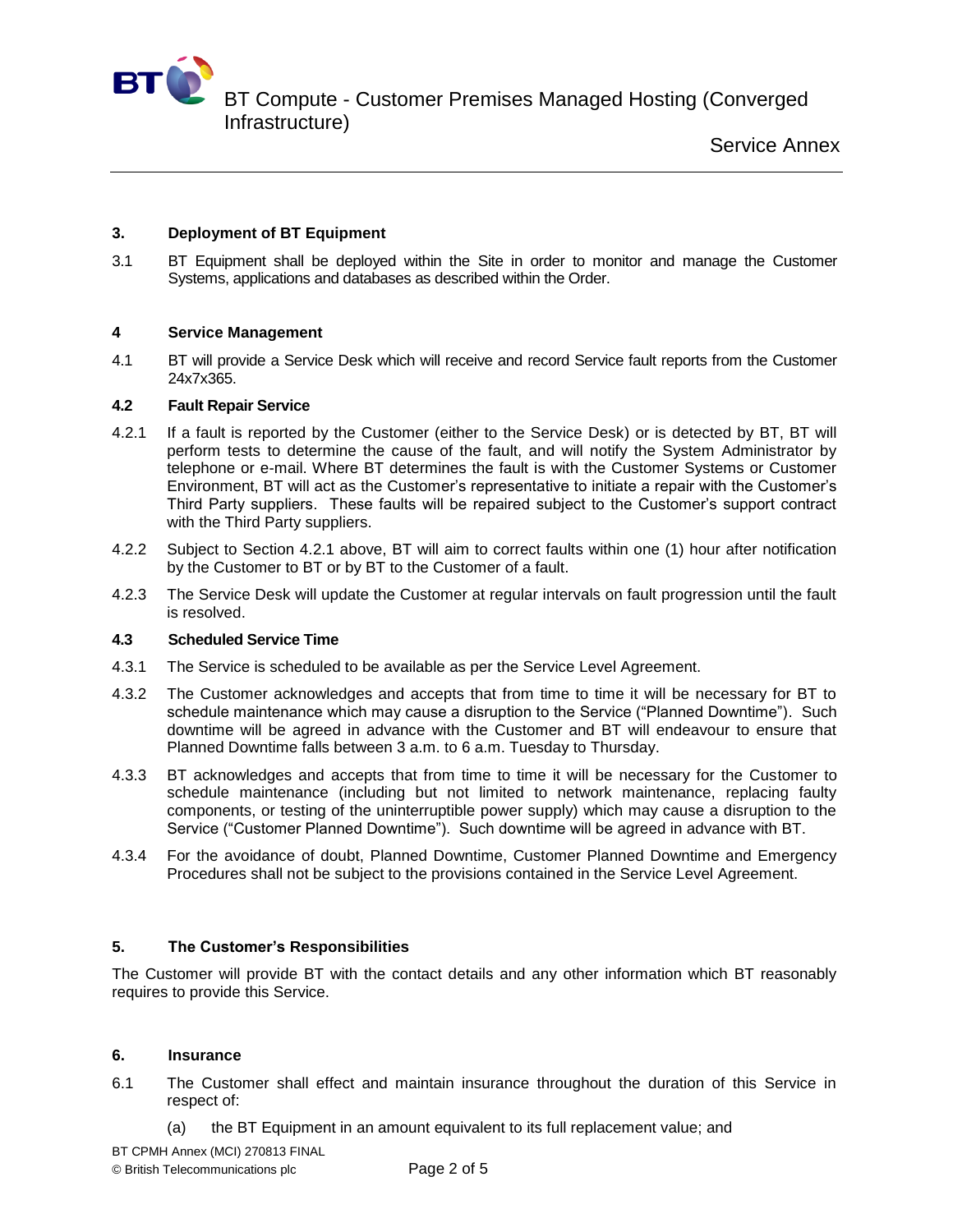

- (b) public and product liability insurance for not less than £2,000,000 per Incident.
- 6.2 The Customer accepts and acknowledges that the BT Equipment is at the Customer's risk for the duration of this Service.
- 6.3 The Customer shall provide BT on request, certificate of insurance to evidence that the insurance referred to herein are in full force and effect.
- 6.4 If the Customer fails to provide satisfactory evidence of insurance, BT shall be entitled to require the Customer to amend its insurance or to purchase, at the Customer's expense, insurance to meet the Customer's obligations under this Section 6.

### **7 Intellectual Property Rights**

The Customer acknowledges that the deployment of servers dedicated by BT for the Customer's use does not constitute a grant to the Customer of any right, title or interest in such servers or in any BT Software or other applications of any kind provided by BT which are resident on such servers.

#### **8 Charges**

The Charges for the Service are set out in the Order. Charging will begin on the Operational Service Date or otherwise as set out in the Order. Charges which require to be calculated in accordance with the Customer's use of the Service will be calculated in accordance with the details recorded by, or on behalf of, BT.

### **9 Limits of Liability**

Clause 13.3 of the General Terms and Conditions is hereby amended such that a Party's liability to the other Party shall be limited to £250,000 for any one event or series of connected events and to £500,000 for all events in any period of twelve (12) calendar months.

#### **10 Cancellation**

The Customer may cancel the Service before the Operational Service Date whereupon the Customer shall pay:

- (a) the early termination Charges in accordance with Clause 11 of the Service Schedule, and;
- (b) any additional Charges in respect of work undertaken by BT prior to the date upon which BT received the Customer's cancellation notice.

#### **11 Termination by notice**

Either Party may terminate the Service on 30 days' notice to the other.

#### **12 Notices**

Notices given under this Service Annex be in writing and may be delivered by hand or by courier, or sent by first class post to the following addresses: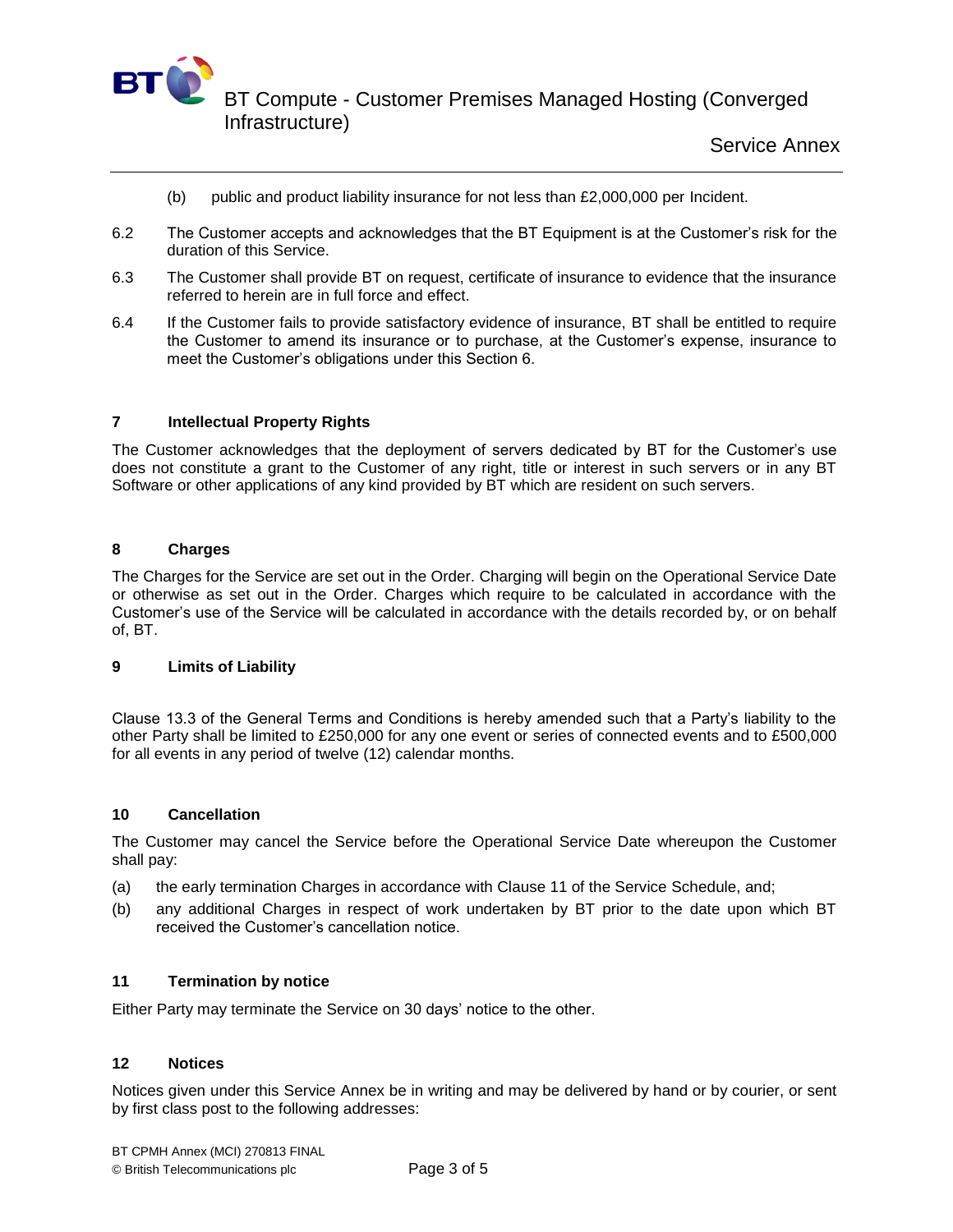

BT Compute - Customer Premises Managed Hosting (Converged Infrastructure)

- (a) to BT at BT Global Services Data Centre Services Hosting, TKS/F18/01, 109-117 Long Road, Cambridge, CB2 2HG or any alternative address which BT notifies to the Customer.
- (b) to the Customer at the address to which the Customer asks BT to send invoices, or if the Customer is a limited company its registered office.

### **13 Service Level Agreement**

- 13.1 BT will aim to correct faults relating to the availability of the Service in accordance with the timescale set out in section 4.2.
- 13.2 BT agrees that the elements of the Service indicated in section 13.1 above will have a 99.95% availability in any one Month, provided that:
	- (a) if the Service is unavailable, it must be reported by the Customer and acknowledged by BT;
	- (b) the period of unavailability will commence from the time BT acknowledges the Customer's report; and
	- (c) where BT determines the fault is with the Customer Systems or Customer Environment, BT will act as the Customer's representative to initiate a repair with the Customer's third party suppliers. These faults will be repaired in accordance with the Customer's support contract with the third party suppliers;
	- (d) following repair BT will contact the Customer to inform the Customer that the Service can be accessed from the Internet/Customer's network. This will be deemed to be the end of the period of unavailability unless the Customer advises BT that those elements remain unavailable.
- 13.4 If BT fails to meet the provisions set out in sections 13.1 and 13.2, above in any one Month, subject to section 13.5, the Customer's sole remedy will be to claim a refund of one day's rental charges per incident to a maximum of one Month's rental.

### **13.5 Exclusions to the Service Level Agreement**

This Service Level Agreement will not apply where the unavailability of the Service is due to:

- (a) a cause covered by Clause 4 of the General Terms and Conditions;
- (b) a suspension of the Service in accordance with the Agreement;
- (c) any faults with, or impact on the Service caused by failure in the Customer Systems or Customer Environment;
- (d) Planned Downtime, Customer Planned Downtime or Emergency Procedures as set out in section 4.3 of this Service Annex and clause 6.14 of the Service Schedule;
- (e) faults or omissions of Internet service providers or other telecommunications service providers;
- (f) BT awaiting information from the Customer; awaiting action by the Customer's third party suppliers, or awaiting Customer confirmation that the Service has been restored;
- (g) the Customer not providing access, delaying access or delaying permission for BT or BT parties to repair the Service;
- (h) to any incident not reported in accordance with BT's incident reporting procedures; or
- (i) any cause or failure which is highlighted in the CRCF

### **13.6 How to make a claim**

13.6.1 The Customer must make claims under the Service Level Agreement in writing, within one (1) Month of the end of the Month in respect of which the claim is being made, and sent either: